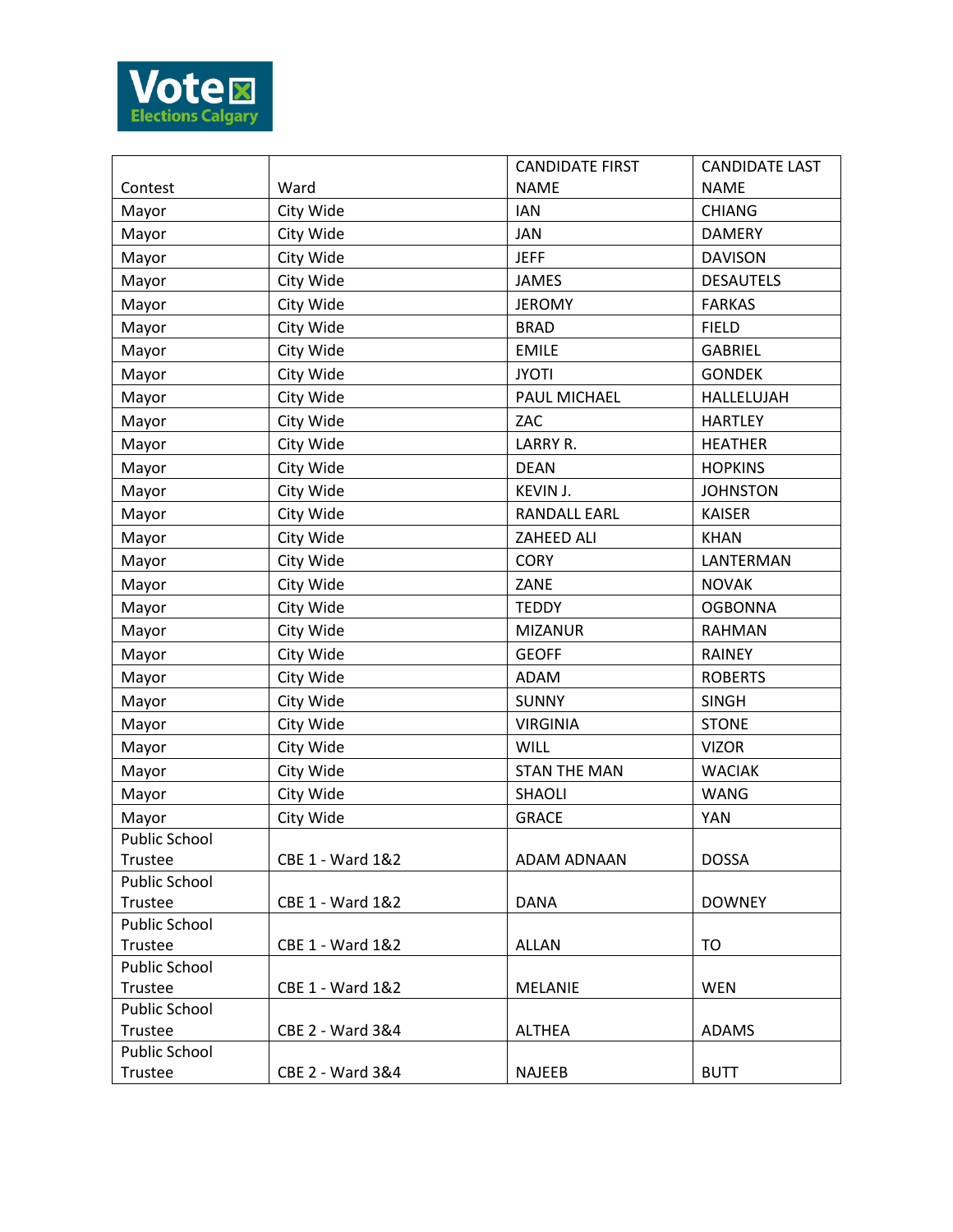

| <b>Public School</b> |                   |                    |                  |
|----------------------|-------------------|--------------------|------------------|
| Trustee              | CBE 2 - Ward 3&4  | <b>CLAUDIA</b>     | <b>FUENTES</b>   |
| <b>Public School</b> |                   |                    |                  |
| Trustee              | CBE 2 - Ward 3&4  | LAURA              | <b>HACK</b>      |
| Public School        |                   |                    |                  |
| Trustee              | CBE 2 - Ward 3&4  | <b>OUN</b>         | SAEGH            |
| <b>Public School</b> |                   |                    |                  |
| Trustee              | CBE 3 - Ward 5&10 | <b>MALIK</b>       | <b>ASHRAF</b>    |
| <b>Public School</b> |                   |                    |                  |
| Trustee              | CBE 3 - Ward 5&10 | <b>JAY</b>         | <b>CHOWDHURY</b> |
| <b>Public School</b> |                   |                    |                  |
| Trustee              | CBE 3 - Ward 5&10 | <b>MARILYN</b>     | <b>DENNIS</b>    |
| Public School        |                   |                    |                  |
| Trustee              | CBE 3 - Ward 5&10 | HARSEERAT          | <b>DHAMI</b>     |
| <b>Public School</b> |                   |                    |                  |
| <b>Trustee</b>       | CBE 3 - Ward 5&10 | <b>HUMAIRA</b>     | <b>FALAK</b>     |
| <b>Public School</b> |                   |                    |                  |
| Trustee              | CBE 3 - Ward 5&10 | <b>CHRISTA</b>     | <b>HARRIS</b>    |
| <b>Public School</b> |                   |                    |                  |
| Trustee              | CBE 3 - Ward 5&10 | <b>STEPHEN</b>     | <b>JOHN</b>      |
| <b>Public School</b> |                   |                    |                  |
| Trustee              | CBE 3 - Ward 5&10 | MICHAEL SIAPNO     | <b>JUAREZ</b>    |
| Public School        |                   |                    |                  |
| Trustee              | CBE 3 - Ward 5&10 | <b>BALDEV KAUR</b> | <b>TAMBER</b>    |
| <b>Public School</b> |                   |                    |                  |
| Trustee              | CBE 3 - Ward 5&10 | <b>VIKAS</b>       | <b>VERMA</b>     |
| <b>Public School</b> |                   |                    |                  |
| Trustee              | CBE 4 - Ward 6&7  | <b>OLGA</b>        | <b>BARCELO</b>   |
| <b>Public School</b> |                   |                    |                  |
| Trustee              | CBE 4 - Ward 6&7  | <b>PATRICIA</b>    | <b>BOLGER</b>    |
| Public School        |                   |                    |                  |
| <b>Trustee</b>       | CBE 4 - Ward 6&7  | <b>BARBARA</b>     | LA POINTE        |
| <b>Public School</b> |                   |                    |                  |
| Trustee              | CBE 4 - Ward 6&7  | <b>CHERYL</b>      | <b>MUNSON</b>    |
| Public School        |                   |                    |                  |
| Trustee              | CBE 4 - Ward 6&7  | <b>CARTER</b>      | <b>THOMSON</b>   |
| <b>Public School</b> |                   |                    |                  |
| Trustee              | CBE 5 - Ward 8&9  | <b>DAVID</b>       | <b>BARRETT</b>   |
| <b>Public School</b> |                   |                    |                  |
| Trustee              | CBE 5 - Ward 8&9  | SLOBODAN           | <b>MLADENOV</b>  |
| Public School        |                   |                    |                  |
| Trustee              | CBE 5 - Ward 8&9  | <b>STACEY</b>      | <b>SELLEY</b>    |
| <b>Public School</b> |                   |                    |                  |
| Trustee              | CBE 5 - Ward 8&9  | <b>MONICA</b>      | <b>TRUONG</b>    |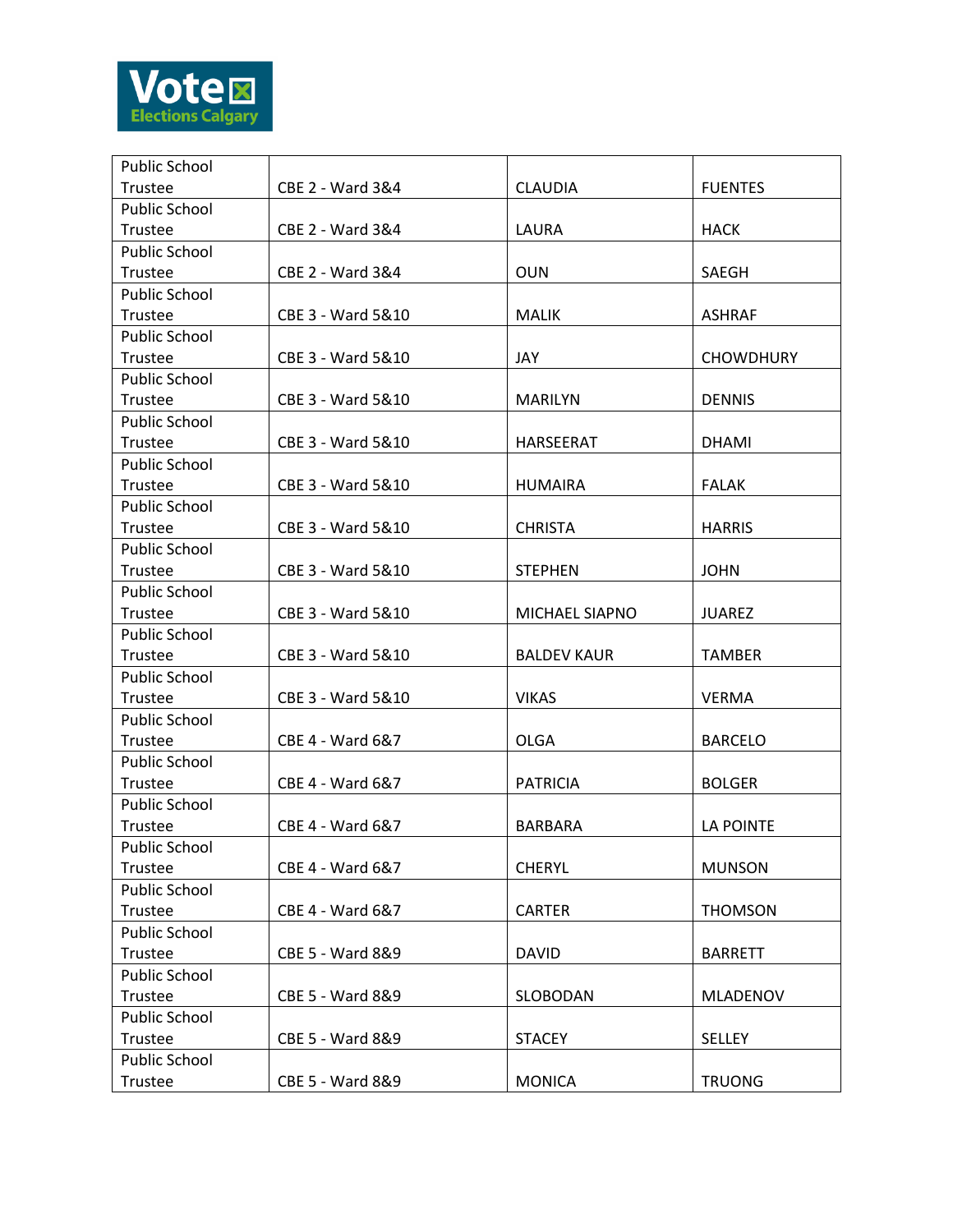

| Public School        |                              |                     |                    |
|----------------------|------------------------------|---------------------|--------------------|
| Trustee              | CBE 5 - Ward 8&9             | SUSAN               | <b>VUKADINOVIC</b> |
| <b>Public School</b> |                              |                     |                    |
| Trustee              | CBE 6 - Ward 11&13           | <b>SHIRLEY</b>      | ANDERSON           |
| <b>Public School</b> |                              |                     |                    |
| Trustee              | CBE 6 - Ward 11&13           | <b>NANCY</b>        | <b>CLOSE</b>       |
| <b>Public School</b> |                              |                     |                    |
| Trustee              | CBE 6 - Ward 11&13           | <b>HILARY</b>       | <b>SELLEN</b>      |
| <b>Public School</b> |                              |                     |                    |
| Trustee              | CBE 7 - Ward 12&14           | JIM                 | <b>GOVENLOCK</b>   |
| <b>Public School</b> |                              |                     |                    |
| Trustee              | CBE 7 - Ward 12&14           | SHAWN               | HUBBARD            |
| <b>Public School</b> |                              |                     |                    |
| Trustee              | CBE 7 - Ward 12&14           | <b>MAXX</b>         | <b>LAPTHORNE</b>   |
| <b>Public School</b> |                              |                     |                    |
| Trustee              | CBE 7 - Ward 12&14           | <b>CHARLENE</b>     | <b>MAY</b>         |
| <b>Public School</b> |                              |                     |                    |
| Trustee              | CBE 7 - Ward 12&14           | <b>DAR</b>          | <b>ZUCH</b>        |
| Catholic School      |                              |                     |                    |
| Trustee              | CCSD 1 - Ward 1&2 + Cochrane | <b>MYRA</b>         | D'SOUZA            |
| Catholic School      |                              |                     |                    |
| Trustee              | CCSD 1 - Ward 1&2 + Cochrane | <b>BLAIR PEDRON</b> | <b>DANIELS</b>     |
| Catholic School      |                              |                     |                    |
| Trustee              | CCSD 1 - Ward 1&2 + Cochrane | <b>BRIAN</b>        | O'NEILL            |
| Catholic School      |                              |                     |                    |
| Trustee              | CCSD 1 - Ward 1&2 + Cochrane | <b>EDNEY</b>        | SALDANHA           |
| Catholic School      |                              |                     |                    |
| Trustee              | CCSD 1 - Ward 1&2 + Cochrane | <b>EDWARD</b>       | <b>TSE</b>         |
| Catholic School      |                              |                     |                    |
| Trustee              | CCSD 2 - Ward 3&5 + Airdrie  | <b>OSCAR "JUN"</b>  | <b>BUERA</b>       |
| Catholic School      |                              |                     |                    |
| Trustee              | CCSD 2 - Ward 3&5 + Airdrie  | <b>ADDIE</b>        | <b>CORAH</b>       |
| Catholic School      |                              |                     |                    |
| Trustee              | CCSD 2 - Ward 3&5 + Airdrie  | <b>PINA</b>         | LAMB               |
| Catholic School      |                              |                     |                    |
| Trustee              | CCSD 2 - Ward 3&5 + Airdrie  | <b>LINDA</b>        | WELLMAN            |
| Catholic School      |                              |                     |                    |
| Trustee              | <b>CCSD 3 - Ward 4&amp;7</b> | <b>JOE</b>          | <b>DEGAGNE</b>     |
| Catholic School      |                              |                     |                    |
| Trustee              | <b>CCSD 3 - Ward 4&amp;7</b> | <b>DAN</b>          | <b>PENNA</b>       |
| Catholic School      |                              |                     |                    |
| Trustee              | <b>CCSD 3 - Ward 4&amp;7</b> | PAMELA              | <b>RATH</b>        |
| Catholic School      |                              |                     |                    |
| Trustee              | <b>CCSD 4 - Ward 6&amp;8</b> | LORY                | <b>IOVINELLI</b>   |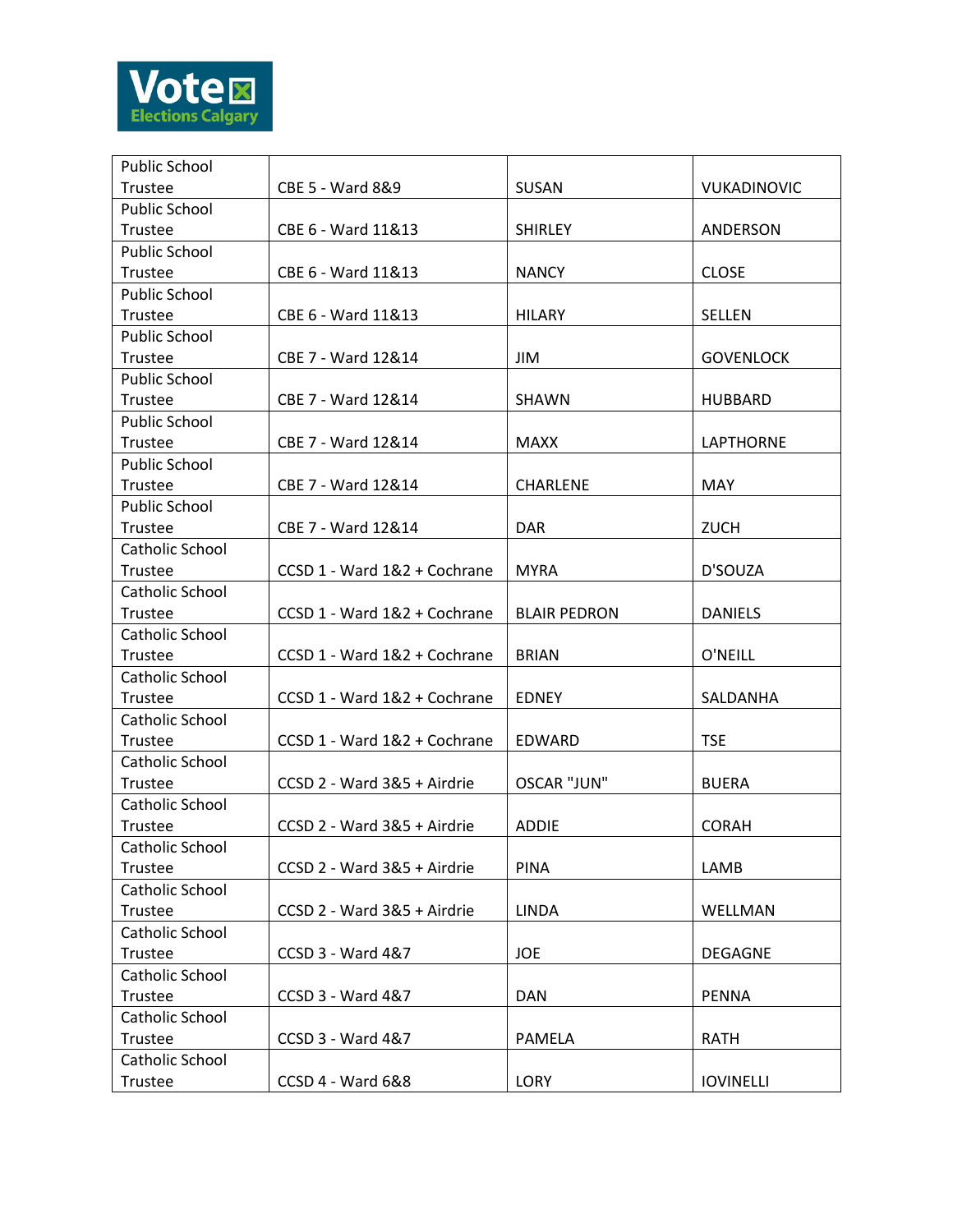

| Catholic School | CCSD 5 - Ward 9&10 + |                     |                   |
|-----------------|----------------------|---------------------|-------------------|
| Trustee         | Chestermere          | SHANNON             | <b>COOK</b>       |
| Catholic School | CCSD 5 - Ward 9&10 + |                     |                   |
| Trustee         | Chestermere          | JOHN D.             | <b>RAMSAY</b>     |
| Catholic School | CCSD 5 - Ward 9&10 + |                     |                   |
| Trustee         | Chestermere          | <b>OKSANA</b>       | <b>SHEVCHENKO</b> |
| Catholic School |                      |                     |                   |
| Trustee         | CCSD 6 - Ward 11&12  | <b>CATHIE</b>       | <b>WILLIAMS</b>   |
| Catholic School | CCSD 7 - Ward 13&14  |                     |                   |
| Trustee         |                      | <b>MARY</b>         | <b>MARTIN</b>     |
| Councillor      | Ward-01              | <b>TOM</b>          | <b>ANTONICK</b>   |
| Councillor      | Ward-01              | <b>CHRIS</b>        | <b>BLATCH</b>     |
| Councillor      | Ward-01              | <b>JOHN</b>         | <b>FILP</b>       |
| Councillor      | Ward-01              | <b>JACOB GEORGE</b> | <b>MCGREGOR</b>   |
| Councillor      | Ward-01              | <b>GAZ</b>          | QAMAR             |
| Councillor      | Ward-01              | <b>SHAUNA</b>       | <b>SEARS</b>      |
| Councillor      | Ward-01              | SONYA               | <b>SHARP</b>      |
| Councillor      | Ward-01              | LARRY               | TWEEDALE          |
| Councillor      | Ward-01              | <b>STEVE</b>        | <b>WEBB</b>       |
| Councillor      | Ward-02              | <b>FRANCIS</b>      | ARANHA            |
| Councillor      | Ward-02              | <b>JOE</b>          | <b>MAGLIOCCA</b>  |
| Councillor      | Ward-02              | SAREEN              | <b>SINGH</b>      |
| Councillor      | Ward-02              | KIM (DONG)          | <b>TYERS</b>      |
| Councillor      | Ward-02              | <b>THEO</b>         | VAN BESOUW        |
| Councillor      | Ward-02              | <b>JENNIFER</b>     | <b>WYNESS</b>     |
| Councillor      | Ward-03              | <b>HAMAYUN</b>      | AKBAR             |
| Councillor      | Ward-03              | <b>JUN</b>          | LIN               |
| Councillor      | Ward-03              | <b>IAN</b>          | <b>MCANERIN</b>   |
| Councillor      | Ward-03              | <b>JASMINE</b>      | <b>MIAN</b>       |
| Councillor      | Ward-03              | <b>GURBIR SINGH</b> | <b>NIJJAR</b>     |
| Councillor      | Ward-03              | <b>NATE</b>         | <b>PIKE</b>       |
| Councillor      | Ward-03              | <b>KUMAR</b>        | SHARMA            |
| Councillor      | Ward-03              | <b>BRENT</b>        | <b>TRENHOLM</b>   |
| Councillor      | Ward-04              | <b>SEAN</b>         | CHU               |
| Councillor      | Ward-04              | DANIEL JAMES (DJ)   | <b>KELLY</b>      |
| Councillor      | Ward-04              | ANGELA              | <b>MCINTYRE</b>   |
| Councillor      | Ward-04              | <b>SHANE</b>        | <b>ROBERTS</b>    |
| Councillor      | Ward-05              | <b>ANAND JAMES</b>  | <b>CHETTY</b>     |
| Councillor      | Ward-05              | <b>RAJ</b>          | DHALIWAL          |
| Councillor      | Ward-05              | <b>TUDOR</b>        | <b>DINCA</b>      |
| Councillor      | Ward-05              | <b>TARIQ</b>        | <b>KHAN</b>       |
| Councillor      | Ward-05              | <b>TAHIR</b>        | MERALI            |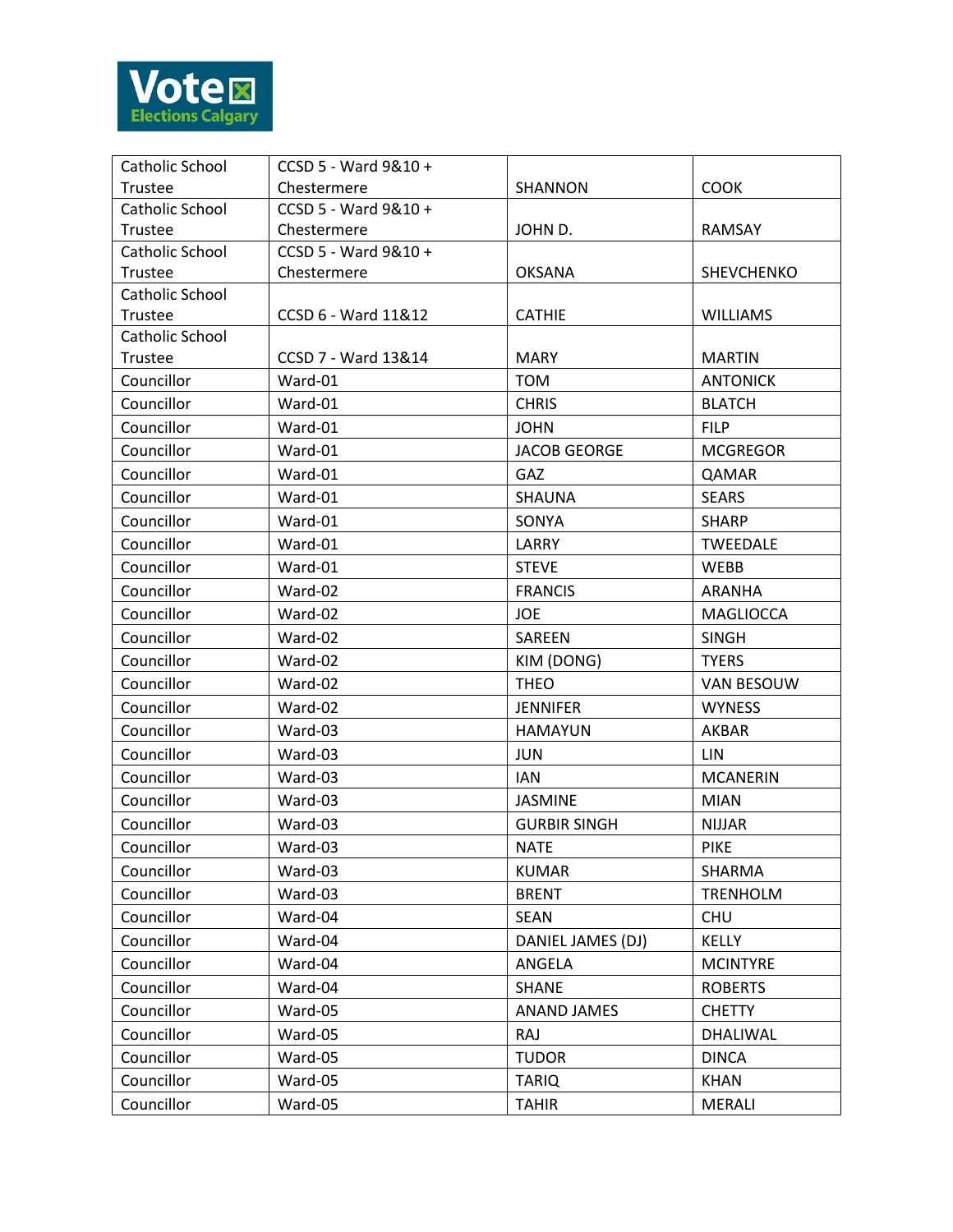

| Councillor | Ward-05 | <b>ARYAN</b>         | SADAT               |
|------------|---------|----------------------|---------------------|
| Councillor | Ward-05 | <b>STAN</b>          | SANDHU              |
| Councillor | Ward-06 | LANA                 | <b>BENTLEY</b>      |
| Councillor | Ward-06 | <b>DUANE</b>         | <b>HALL</b>         |
| Councillor | Ward-06 | SANJEEV              | <b>KAD</b>          |
| Councillor | Ward-06 | RICHARD              | <b>POOTMANS</b>     |
| Councillor | Ward-07 | <b>GREG</b>          | <b>AMORUSO</b>      |
| Councillor | Ward-07 | <b>DARIA</b>         | <b>BOGDANOV</b>     |
| Councillor | Ward-07 | <b>MATT</b>          | <b>LALONDE</b>      |
| Councillor | Ward-07 | <b>HEATHER</b>       | <b>MCRAE</b>        |
| Councillor | Ward-07 | <b>MARILYN JANIE</b> | <b>NORTH PEIGAN</b> |
| Councillor | Ward-07 | <b>BENJAMIN</b>      | SHEPHERD            |
| Councillor | Ward-07 | <b>ERIN</b>          | <b>WAITE</b>        |
| Councillor | Ward-07 | <b>DEREK</b>         | <b>WILLIAMS</b>     |
| Councillor | Ward-07 | <b>TERRY</b>         | <b>WONG</b>         |
| Councillor | Ward-08 | <b>MONIQUE</b>       | <b>AUFFREY</b>      |
| Councillor | Ward-08 | PAUL                 | <b>BERGMANN</b>     |
| Councillor | Ward-08 | <b>GARY</b>          | <b>BOBROVITZ</b>    |
| Councillor | Ward-08 | YOGI                 | <b>HENDERSON</b>    |
| Councillor | Ward-08 | <b>MADINA</b>        | <b>KANAYEVA</b>     |
| Councillor | Ward-08 | PHILIP               | <b>MITCHELL</b>     |
| Councillor | Ward-08 | <b>COURTNEY</b>      | <b>WALCOTT</b>      |
| Councillor | Ward-08 | <b>CORNELIA</b>      | <b>WIEBE</b>        |
| Councillor | Ward-08 | <b>NATALIE</b>       | <b>WINKLER</b>      |
| Councillor | Ward-09 | <b>GIAN-CARLO</b>    | <b>CARRA</b>        |
| Councillor | Ward-09 | KIMBERLY             | <b>FESER</b>        |
| Councillor | Ward-09 | ABDIRIZAK            | <b>HADI</b>         |
| Councillor | Ward-09 | <b>SYED</b>          | <b>HASNAIN</b>      |
| Councillor | Ward-09 | <b>DAYMOND</b>       | <b>KHAN</b>         |
| Councillor | Ward-09 | <b>OMAR DJALALA</b>  | M'KEYO              |
| Councillor | Ward-09 | LORI                 | <b>MASSE</b>        |
| Councillor | Ward-09 | <b>DEREK</b>         | REIMER              |
| Councillor | Ward-09 | JOHN-WILLIAM         | <b>WADE</b>         |
| Councillor | Ward-09 | <b>NAOMI</b>         | <b>WITHERS</b>      |
| Councillor | Ward-10 | <b>ANDRE</b>         | <b>CHABOT</b>       |
| Councillor | Ward-10 | <b>ROSHAN</b>        | <b>CHUMBER</b>      |
| Councillor | Ward-10 | <b>TONY</b>          | <b>DINH</b>         |
| Councillor | Ward-10 | CARLA                | <b>EVERS</b>        |
| Councillor | Ward-10 | ABED                 | HARB                |
| Councillor | Ward-10 | LESLYN               | <b>JOSEPH</b>       |
| Councillor | Ward-10 | <b>MUSHTAQ</b>       | <b>KAYANI</b>       |